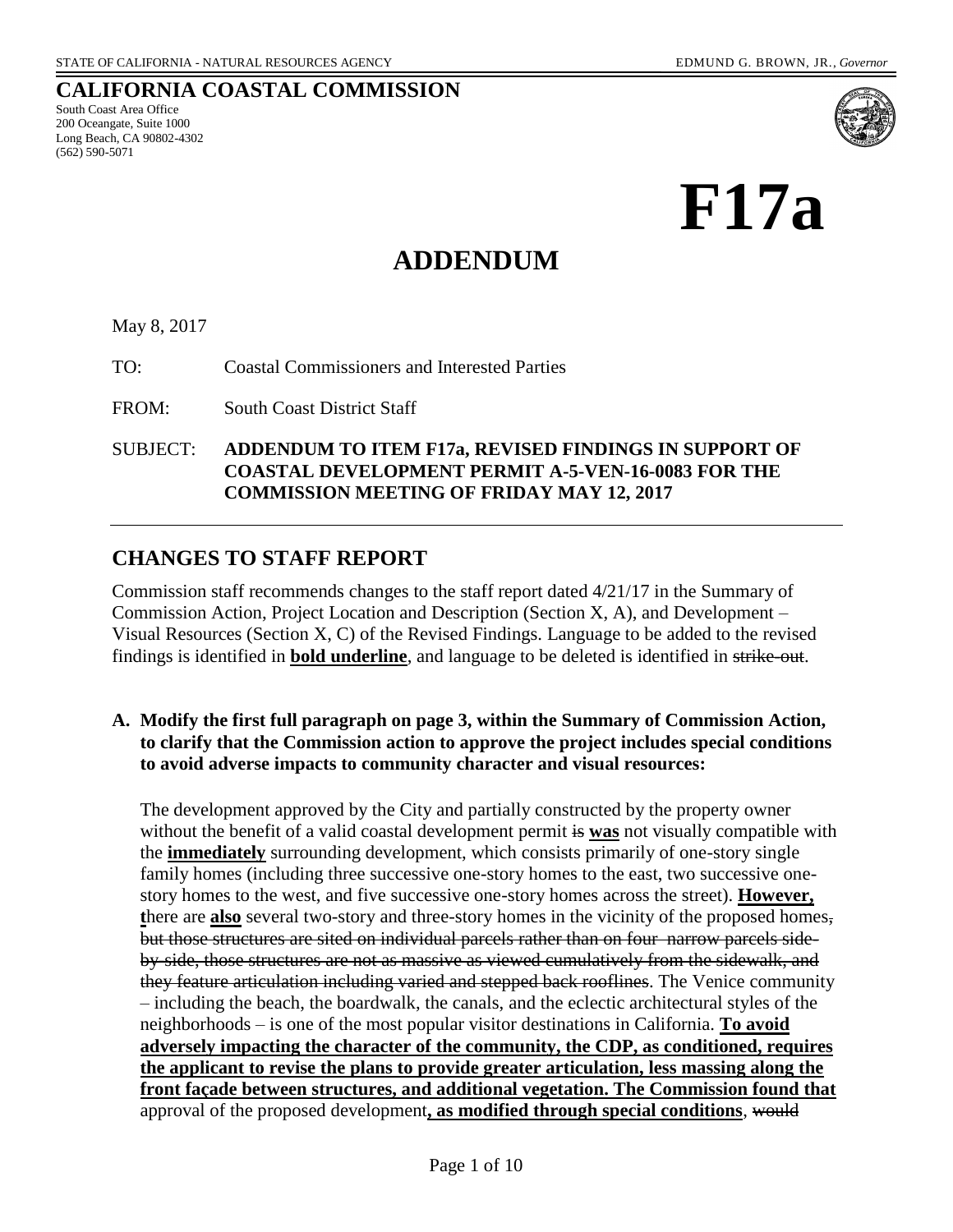### Addendum to Revised Findings in Support of CDP A-5-VEN-16-0083 (Lighthouse Brooks LLC) Page 2 of 10

establish a precedent for massive, unarticulated development that would **was consistent with the eclectic architectural styles in Venice and would not** adversely affect the special community of Venice and would or prejudice the ability of the City of Los Angeles to prepare a certified Local Coastal Program for Venice.

#### **B. Modify the final full paragraph on page 25, within the Project Location and Description section, to clarify that the Commission action to approve the project includes special conditions to avoid adverse impacts to community character and visual resources:**

The applicant is proposing demolition of a duplex and triplex on two residential parcels; subdivision to create four residential parcels; and construction of four approximately 2,500 square foot three-story single family homes, each including approximately a 660 square foot two-car garage topped by second story accessory living quarters and roof deck. The applicant has identified several changes to the City-approved plans, which include identification of drainage devices on the roof and water catchment devices in the yards, low and moderate water use plant species and trees, and fencing up to six feet high at the side yards. The revised plans **(Exhibit 3)** also proposed to step the middle two homes back two feet further and step the two end homes two feet forward. The legal setbacks for all four homes are now proposed to be eight feet, although the effective setbacks from the sidewalk would be 15-to-19 feet. The revised plans also include changes to some exterior partition walls and balconies. **The permit is conditioned to require modification of the design of the homes to reduce the height of top floor privacy walls, utilize a more neutral color palate, change the shape of the doors on the middle units, and plant a California Sycamore tree in each front yard.** This is an after-the fact review of the application for a coastal development permit. As such, the Commission considers the proposed development as if it has not yet occurred.

#### **C. Modify the Development – Visual Resources section on pages 26-33 to include additional findings in support of the Commission's action and identify other large structures in the immediate area and the Venice community:**

Section 30251 of the Coastal Act states:

*The scenic and visual qualities of coastal areas shall be considered and protected as a resource of public importance. Permitted development shall be sited and designed to protect views to and along the ocean and scenic coastal areas, to minimize the alteration of natural land forms, to be visually compatible with the character of surrounding areas, and, where feasible, to restore and enhance visual quality in visually degraded areas. New development in highly scenic areas such as those designated in the California Coastline Preservation and Recreation Plan prepared by the Department of Parks and Recreation and by local government shall be subordinate to the character of its setting.*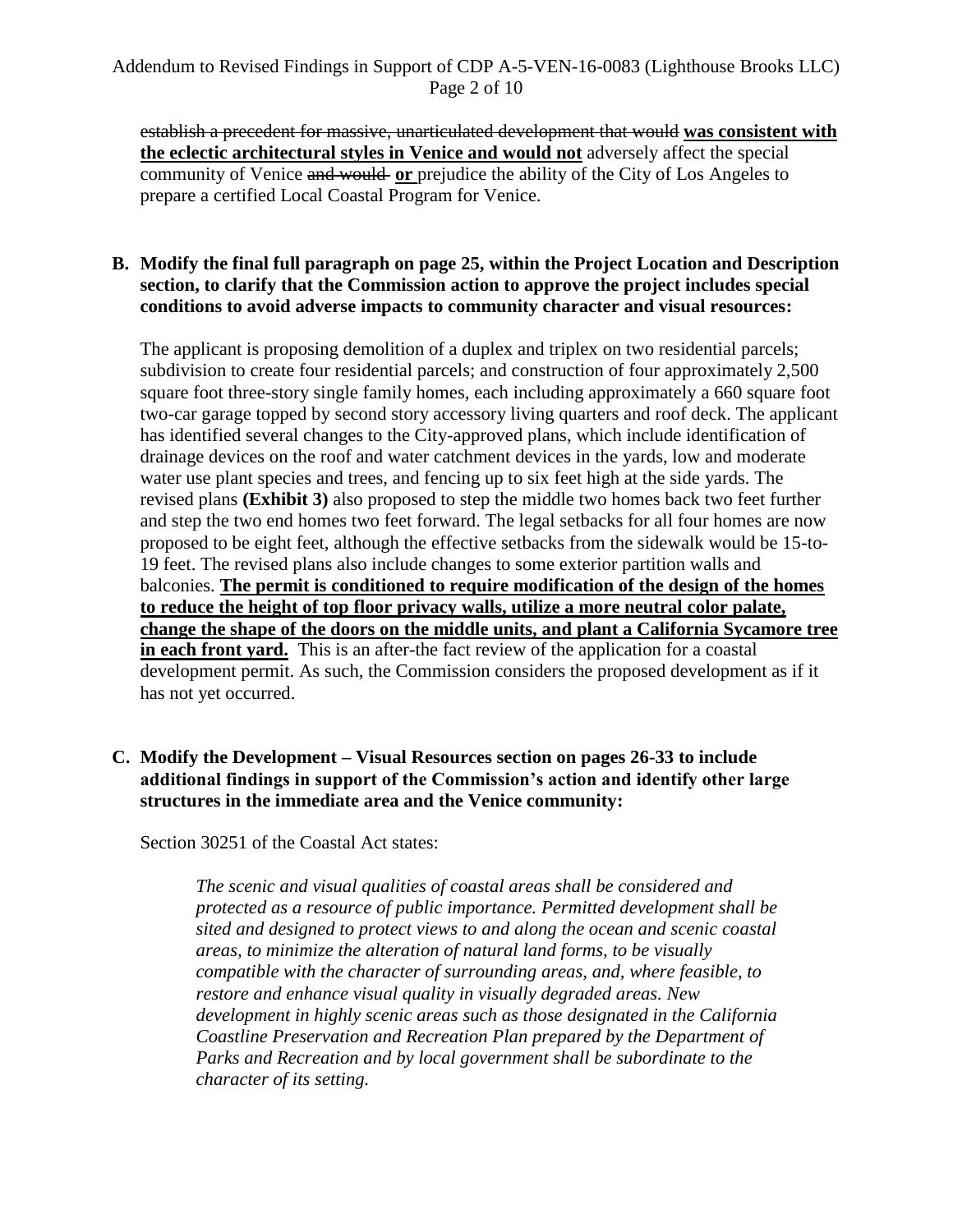Section 30253(e) of the Coastal Act states:

*New development shall… (e) where appropriate, protect special communities and neighborhoods that, because of their unique characteristics, are popular visitor destination points for recreational uses.* 

Sections 30251 and 30253 of the Coastal Act require permitted development to be visually compatible with the character of surrounding areas and require protection of communities and neighborhoods that, because of their unique characteristics, are popular visitor destination points for recreational uses. The Venice community – including the beach, the boardwalk, the canals, and the eclectic architectural styles of the neighborhoods – is one of the most popular visitor destinations in California. According to the Venice Chamber of Commerce, 16 million people visit annually, drawn by the unique characteristics of the area including "the Pacific Ocean, Boardwalk vendors, skaters, surfers, artists, and musicians."<sup>1</sup> Venice was the birthplace of The Doors and The Lords of Dogtown and its unique characteristics attracted myriad artists and musicians from the Beat Generation to the poets and street performers people still travel to Venice to see.

The Oakwood subarea (of which the subject property is in the center) is located approximately ¾ of a mile inland of the beach and was developed almost entirely with one story homes and apartments in the early  $20<sup>th</sup>$  century (a duplex and triplex were constructed on the site in 1910). The City of Los Angeles SurveyLA Historic Resources Report for the Venice Community Plan Area identifies Oakwood as "the area bounded by Dewey Street to the northwest, Lincoln Boulevard to the northeast, California Avenue to the southeast, Electric Avenue to the southwest, and Hampton Drive to the west, evolved as an African-American enclave across multiple generations of ethnic migration to Southern California." The report continues: "the population of African-Americans in Venice tripled between 1910 and 1920 as blacks arrived to work as manual laborers, service workers, and servants to wealthy white residents. Some of the earliest black residents of Venice settled in the area because they were hired as employees of Abbot Kinney."

Development patterns in the Oakwood neighborhood and Venice as a whole changed in the  $mid-20<sup>th</sup>$  century as more apartment buildings were developed to support greater density in an increasingly racially and culturally diverse area. **Exhibit 4** features photos of the Oakwood neighborhood in the 1960s and 1970s. In her book "Ghost Town: A Venice California Life" Pat Hartman writes about growing up in the rear unit of an Oakwood parcel in 1978:

*Between us and the street are a small yard and the front house, tiny and storybook cute. Our back wall is separated from the alley by a paved parking area and a high chain link fence with gates. This apartment has three bedrooms, and the ones upstairs are exactly like it. The building is typical Southern California crackerbox, smeared outside with pinkish tan stucco.* 

 $\overline{a}$ 

<sup>1</sup> Venice Chamber of Commerce w ebsite. < http://venicechamber.net/visitors/about-venice/>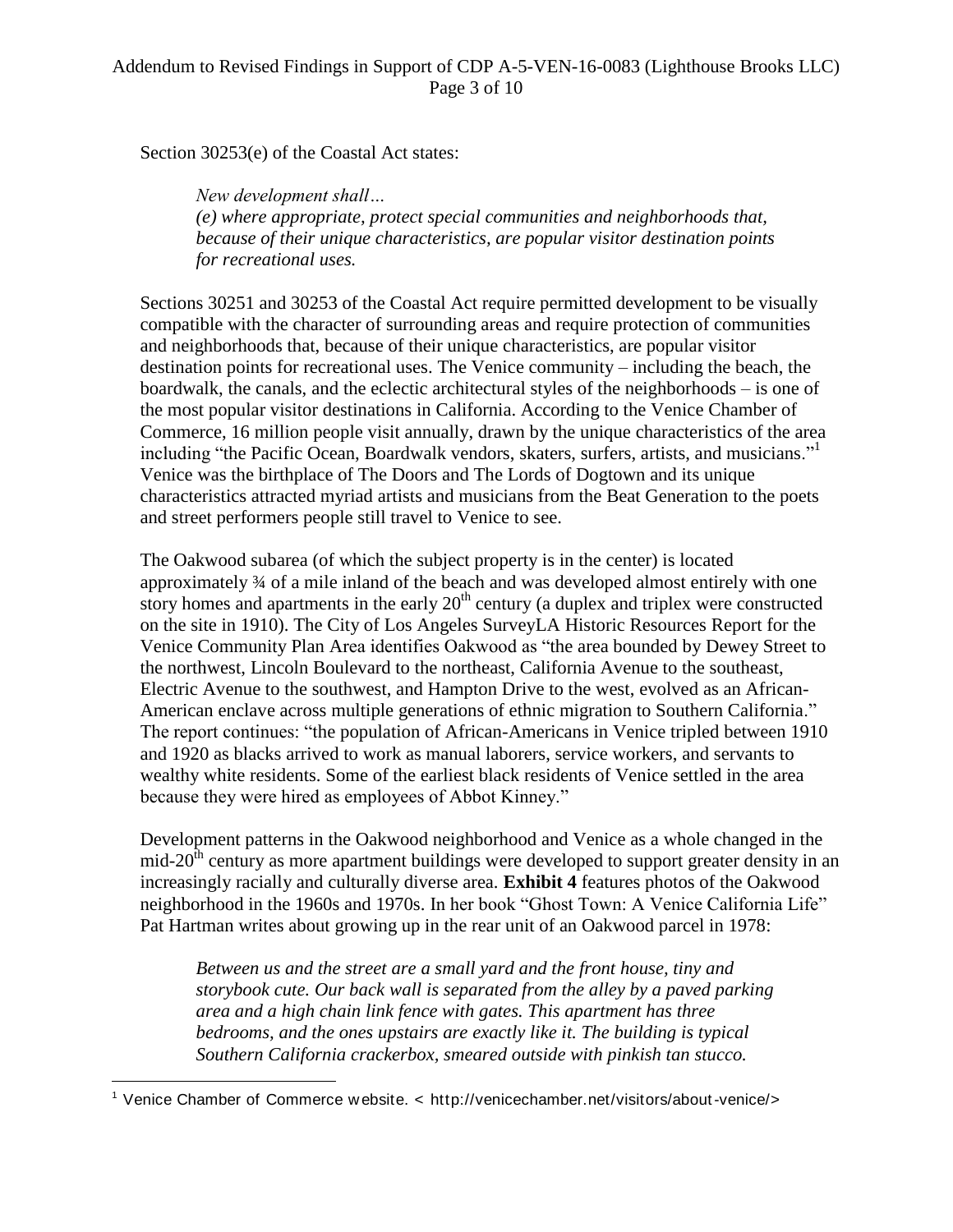### Addendum to Revised Findings in Support of CDP A-5-VEN-16-0083 (Lighthouse Brooks LLC) Page 4 of 10

*Inside, it somehow has the feel of a house. The stove and refrigerator are ancient and massive. The kitchen and bathroom counters are not Formica, but good old ceramic tiles with plenty of space for germs in the grout lines. And according to Marnie, we have a ghost: a dealer who was murdered when the place was a doper hangout. And we're only six blocks from the Pacific Ocean.*

Today, the Oakwood neighborhood is characterized primarily by one-story and two-story homes of varying architectural styles (often including two detached residential units per parcel), with several one-story and two story multi-unit apartment structures, and some threestory structures. The four proposed three-story homes and rear units subject to this de novo review are constructed along the south side of a very long block (approximately 1,000 feet distance between  $7<sup>th</sup>$  Avenue and Lincoln Boulevard). The long block is flat and entirely residential with an approximately 34-foot wide street featuring public parking on each side, and five-foot wide sidewalks fronting structures set back 10-to-30 feet. According to Los Angeles County Assessor data, the 700 and 800 blocks of Brooks Avenue feature homes constructed in each decade from the 1910s through the 2010s. The smallest structure is a 572 square foot one-story bungalow and the largest structure is a 7,168 square foot, two-story, seven unit apartment building.

The protection of community character is a significant issue for the residents of Venice and the people of California. Venice has a unique blend of style and scale of residential buildings, historical character, walk streets, diverse population, as well as expansive recreation areas and attractions. These features make Venice a popular destination for both residents and tourists. As a result of its unique coastal districts, Venice is a coastal resource to be protected. As a primarily residential community, existing and ongoing residential development is a significant factor in determining Venice's community character. The continued change in the residential character of the Venice community, especially in the Oakwood and Milwood subareas, has been a cause of public concern over the years.

During the March 2014 Commission meeting, a group of Venice residents raised objections to the coastal development permit waiver process that was facilitating rapid demolition and construction of single family homes in the City of Los Angeles, particularly in the Oakwood and Milwood areas of Venice. Many residents expressed concerns over the lack of public review and public input in permit decisions, and urged the Commission to preserve community character of Venice, which is identified as a special coastal community by the certified Land Use Plan. Since 2014, the Commission has declined to authorize waivers of permit requirements for new residential projects in Venice, in hopes that project applicants and the City of Los Angeles would address public concerns regarding cumulative impacts of new residential development through the local coastal development permit process and the LCP development process. Additionally, since 2014, the Commission has reviewed residential development in Venice on a case-by-case basis with a goal of preserving the scale of residential neighborhoods and discouraging massive proposals that are out of character with surrounding development.

Project opponents and the applicant submitted separate streetscape analyses, which are included within **Exhibit 5** and **Exhibit 6**. The project opponents indicate that there are 39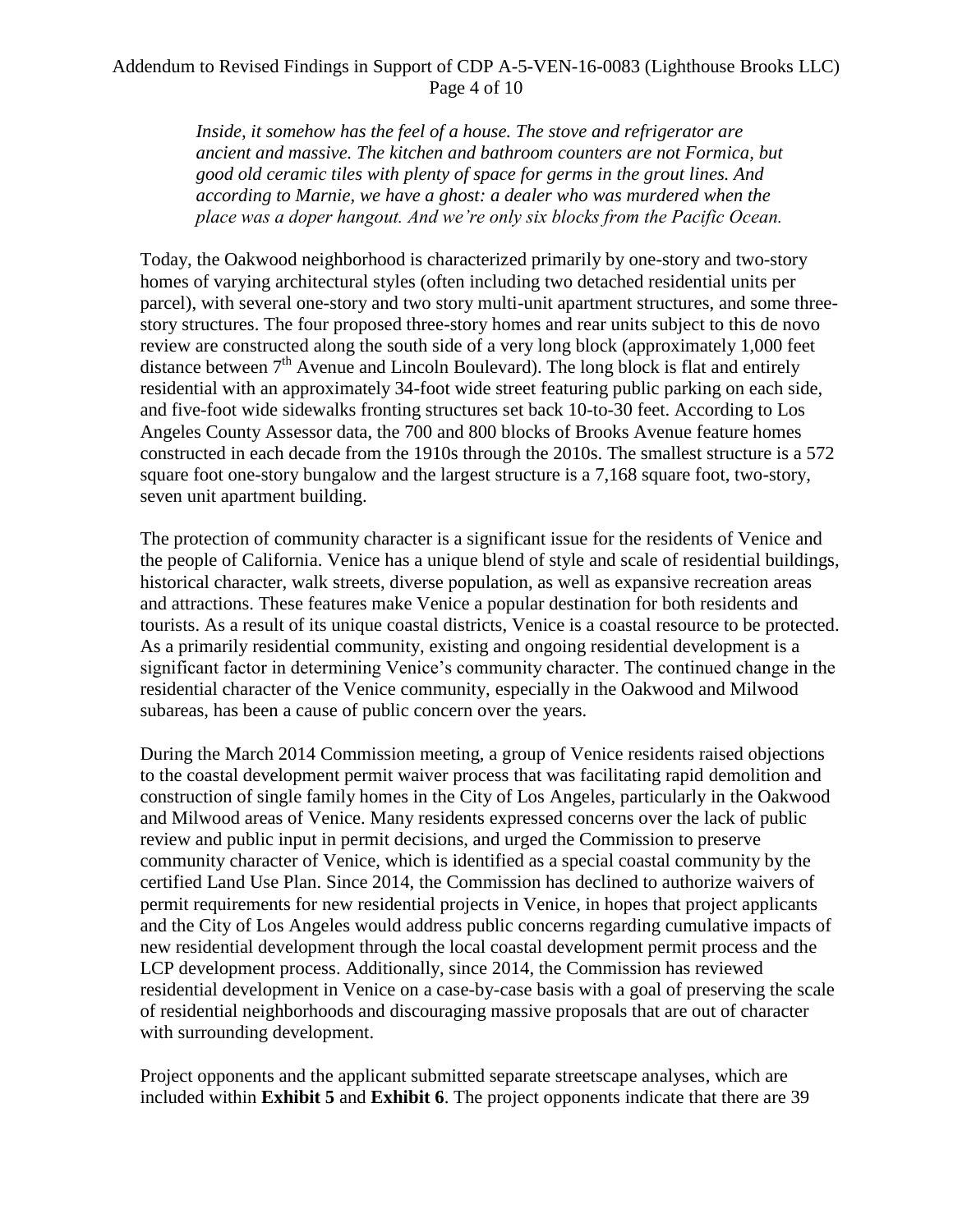### Addendum to Revised Findings in Support of CDP A-5-VEN-16-0083 (Lighthouse Brooks LLC) Page 5 of 10

one story structures, 13 two-story structures, and 2 two-and-a-half story structures along both sides of the subject block. They provided data identifying lot sizes and unit sizes for every parcel on both sides of the subject block and an analysis which concludes that the proposed homes and detached structures subject to this de novo review are taller and more massive, and sited on smaller parcels, than the vast majority of other residential structures on the block. Additionally, the project opponents contend that the proposed structures are not articulated enough and their uniform architecture and substantial massing is out of character with other structures on the subject block **(Exhibit 5)**.

In contrast, the applicant argues that there are many other three-story structures within  $\frac{1}{2}$ mile of the subject site and that the subject block is characterized by structures of varying heights, including modern, three-story structures. Specifically, the applicant identifies modern two-story and three-story structures on the same side of the block to the east and the west of the subject site, several of which have been approved by the Coastal Commission and the City of Los Angeles in the previous five years **(Exhibit 6)**.

Aside from a different interpretation of what qualifies as a two-and-a-half story structure vs a three-story structure, the two analyses do not contradict one another. The appellants correctly point out that the majority (approximately 75%) of the structures on each side of the subject block are one-story, including the three residential structures on either side of the subject property and all five residential structures directly across the street. The applicant correctly points out that several two-story and three-story structures have been approved in the previous five years and contribute to the character of the block [see 5-13-1213-W (Walters); 5-12-281-W (Misakyan); 5-11-015-W (Jimenez); and 5-07-418-W (McVearry), all of which were waivers of coastal development permit requirements issued by the Executive Director, and were not subject to public hearings before the City or the Commission]. The applicant is also correct that there are three-story structures on other blocks within ½ mile of the subject site, but those blocks have different street widths, different prevailing setbacks, different lot size characteristics, and different development patterns than the subject block. Many of the three-story structures identified by the applicant are not in the Oakwood subarea, but rather in other subareas of Venice which have different building standards identified in the City's zoning code and the certified Land Use Plan. **Nevertheless, the proposed three-story structures are consistent with the height, density, and setback requirements of the Venice LUP and are not significantly different than some of the other structures in the neighborhood**.

When the Commission certified the Venice Land Use Plan (LUP) in 2001, it considered the potential impacts that development could have on community character and adopted residential building standards to ensure development was designed with pedestrian scale and in compatibility with surrounding development. Given the specific conditions surrounding the subject site and the eclectic development pattern of Venice, it is appropriate to use the certified LUP policies as guidance in determining whether or not the subject development is consistent with Coastal Act Sections 30251 and 30253.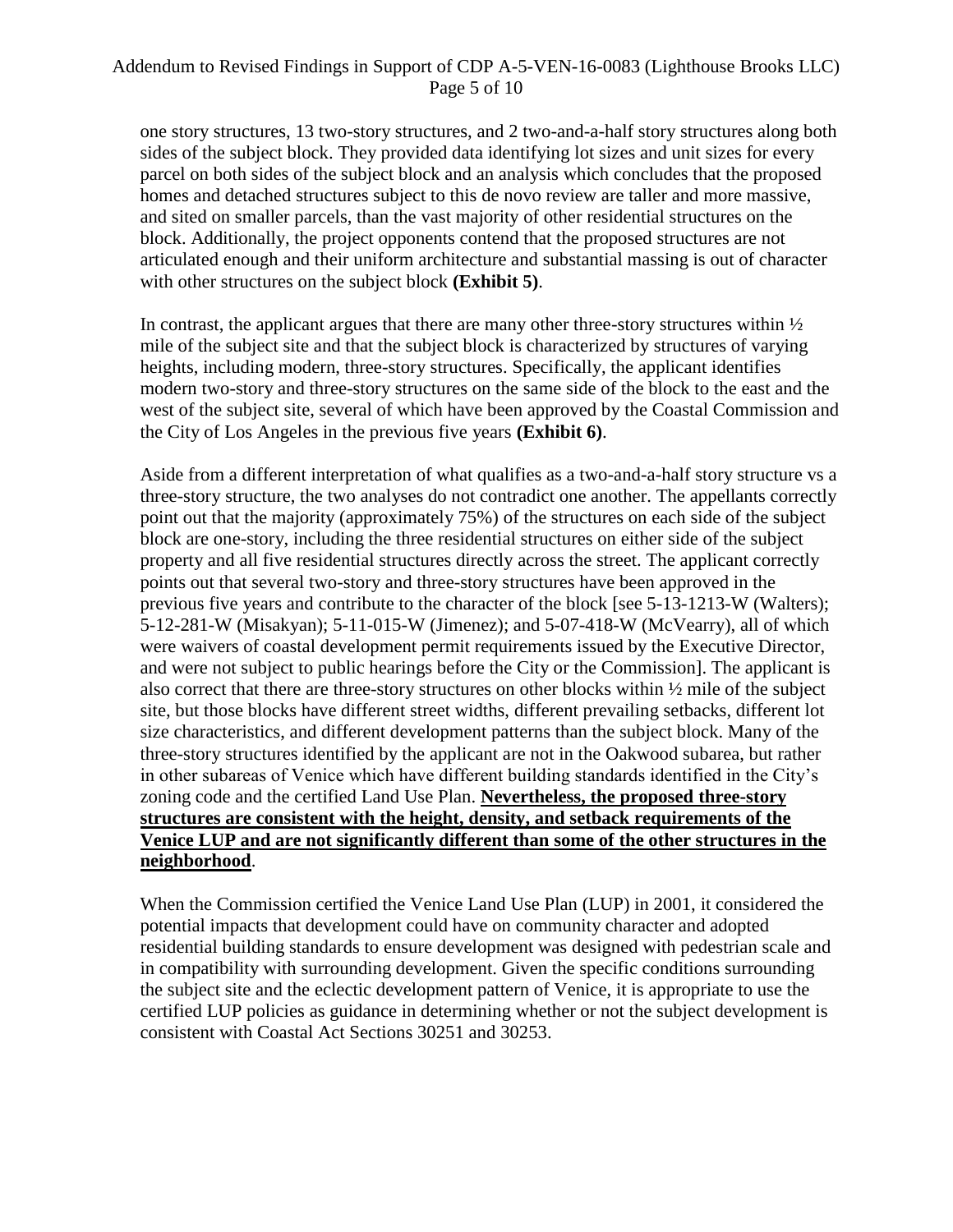In this case, the certified Venice Land Use Plan echoes the priority expressed in Coastal Act for preservation of the nature and character of unique residential communities and neighborhoods.

Policy I. E. 1, General, states:

*Venice's unique social and architectural diversity should be protected as a Special Coastal Community pursuant to Chapter 3 of the California Coastal Act of 1976.*

Policy I. E. 2. Scale, states, in part:

*New development within the Venice Coastal Zone shall respect the scale and character of the community development. Buildings which are of a scale compatible with the community (with respect to bulk, height, buffer and setback) shall be encouraged. All new development and renovations should respect the scale, massing, and landscape of existing residential neighborhoods…*

Policy I. E. 3. Architecture, states:

*Varied styles of architecture are encouraged with building facades which incorporate varied planes and textures while maintaining the neighborhood scale and massing.* 

Policy I. A. 1, Preserve Stable Single Family Residential Neighborhoods, states, in part:

*Ensure that the character and scale of existing single-family neighborhoods is maintained and allow for infill development provided that it is compatible with and maintains the density, character, and scale of the existing development…*

The project subject to this de novo review is the demolition of five residential units on two residential parcels, which the applicant proposes to subdivide into four residential parcels and develop with four massive **large**, nearly identical homes side-by-side. This project would be unique in the history of the subject block, and unique to the Oakwood subarea of Venice.

The applicant references two homes approved by the City and the Executive Director at 720 and 722 Brooks Avenue through waiver of coastal development permit requirements No. 5- 07-418-W (McVearry) for demolition of a single family home and construction of two 30 foot high single family homes on one residential parcel with six on-site parking spaces. Those two homes and two other projects featuring three-story homes on the subject block were each constructed over a single residential parcel. In two cases, Small Lot Subdivisions were approved by the City, but those were each for two structures on one lot, not four structures on two lots. In one of those cases the structures were developed front to back in order to reduce massing from the street, rather than side-by-side with zero side yard setbacks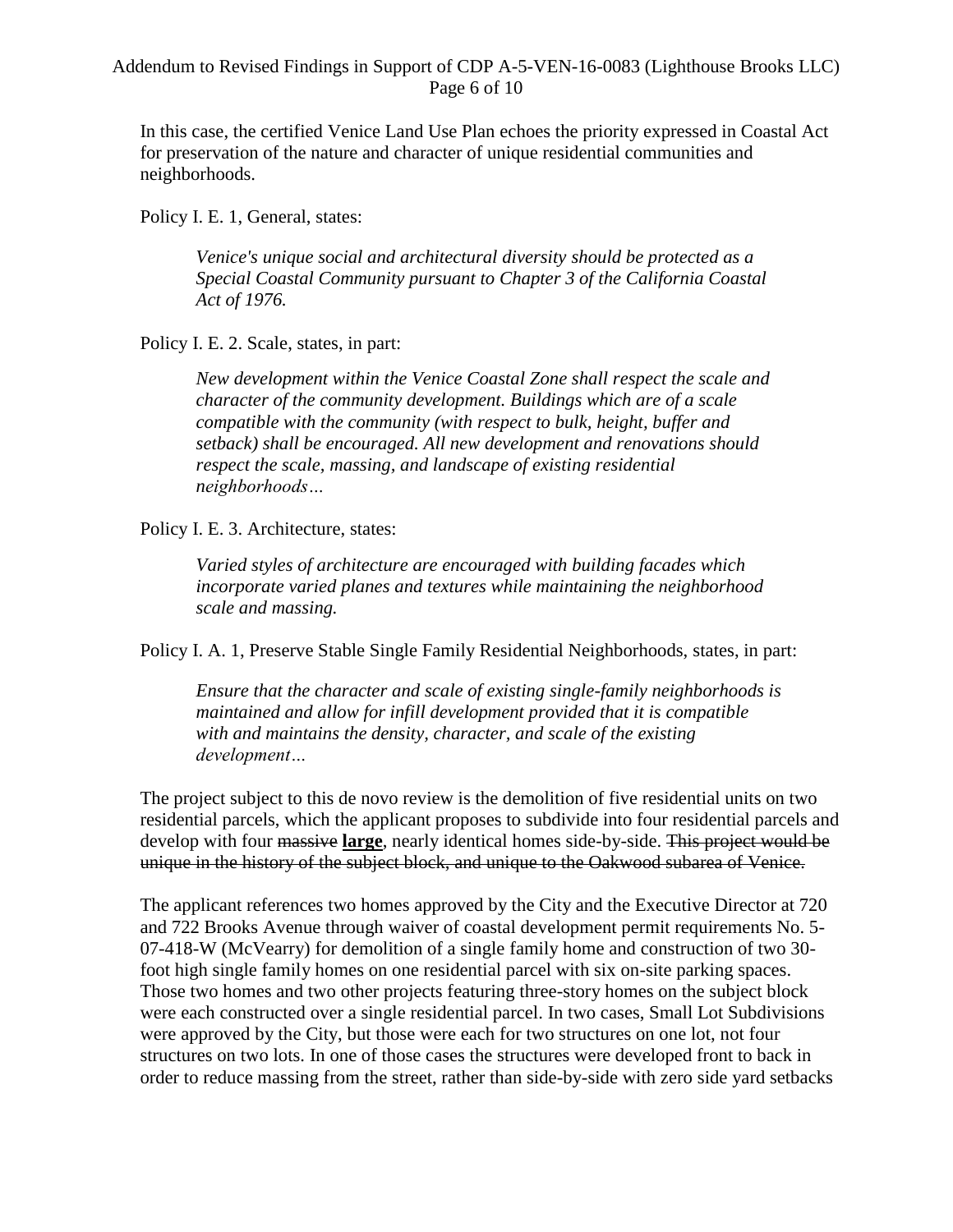as the subject application proposes. In another case at 804 Brooks Avenue, 5-11-015-W (Jimenez), the City and the Executive Director approved construction of a new 25-foot high single family home in the front portion of a residential parcel that already had a residential unit at the rear. Finally, the Commission recently found that the City's approval of two single family homes on a single residential parcel at 672 Brooks Avenue (one block west of the subject site) raised no substantial after that project was appealed [see: A-5-VEN-15-0059 (Kamdar)]. That project included a Small Lot Subdivision, but the two homes were developed front to back and the street-fronting home was two-stories and 23-feet high. In no case in Oakwood has the Commission approved new homes with zero foot setbacks between them, as the applicant requests at the subject site.

Another substantial difference between the development subject to this de novo review and other homes of similar size approved nearby is the subject development, as originally proposed, does not feature substantial articulation, as called for by the development standards of the Venice Land Use Plan. **However, the applicant has revised the original plans to provide articulation in the form of step backs to the front façades and less massing along the front balconies. These revisions are memorialized and required by Special Condition 1 of this CDP.** Policy I.E.3 of the Land Use Plan indicates that "varied styles of architecture are encouraged with building facades which incorporate varied planes and textures while maintaining the neighborhood scale and massing." The sloped roof has been designed to meet the minimum requirement for an additional five feet of building height beyond the twenty-five feet permitted for flat roofs in the Oakwood subarea, but the subject development is not articulated except for the third level balcony. It **The development** consists of four **large** massive structures side-by-side, **two of which are stepped back four feet,** with rectangular door openings at each level. The design of the four proposed homes and four proposed accessory units is nearly identical**, and they are not very different than other projects previously approved in the same neighborhood**.

Although The applicant has revised the proposed setbacks from those originally approved by the local coastal development**. Nevertheleess**, the four units are still proposed side-by-side with limited articulation or open space between them. Two of the units have been moved forward two feet closer to the sidewalk and two have been moved two feet back; this design does not substantially change the cumulative massing of **introduces some articulation in the design of** the four 30-foot high structures. The front setbacks are now proposed to be eight feet (plus a seven foot street dedication to the City) for an effective setback of 15-to-19 feet from the sidewalk. This setback is less than that of the one-story structures to the east and to the west (see image on page 2 of this report) **but greater than the setbacks at some nearby homes including 807 and 809 Brooks Avenue**. Thus, **although** the proposed development will not only have the effect of four connected three-story buildings tower over the **immediately** adjacent one-story buildings on either side, but it **and** will be closer to the sidewalk **in some sections, it is still similar in size and setback to other homes on surrounding blocks**. The third story has been set back the minimum five-feet in order to gain an additional five feet over the twenty-five foot height limit, but aside from that element, the façade of the four homes is not varied. The zero foot setbacks between the homes are out of character with **unusual for** the block, where no other homes feature such a design, and are out of character **unusual** in Venice generally**, although there are other**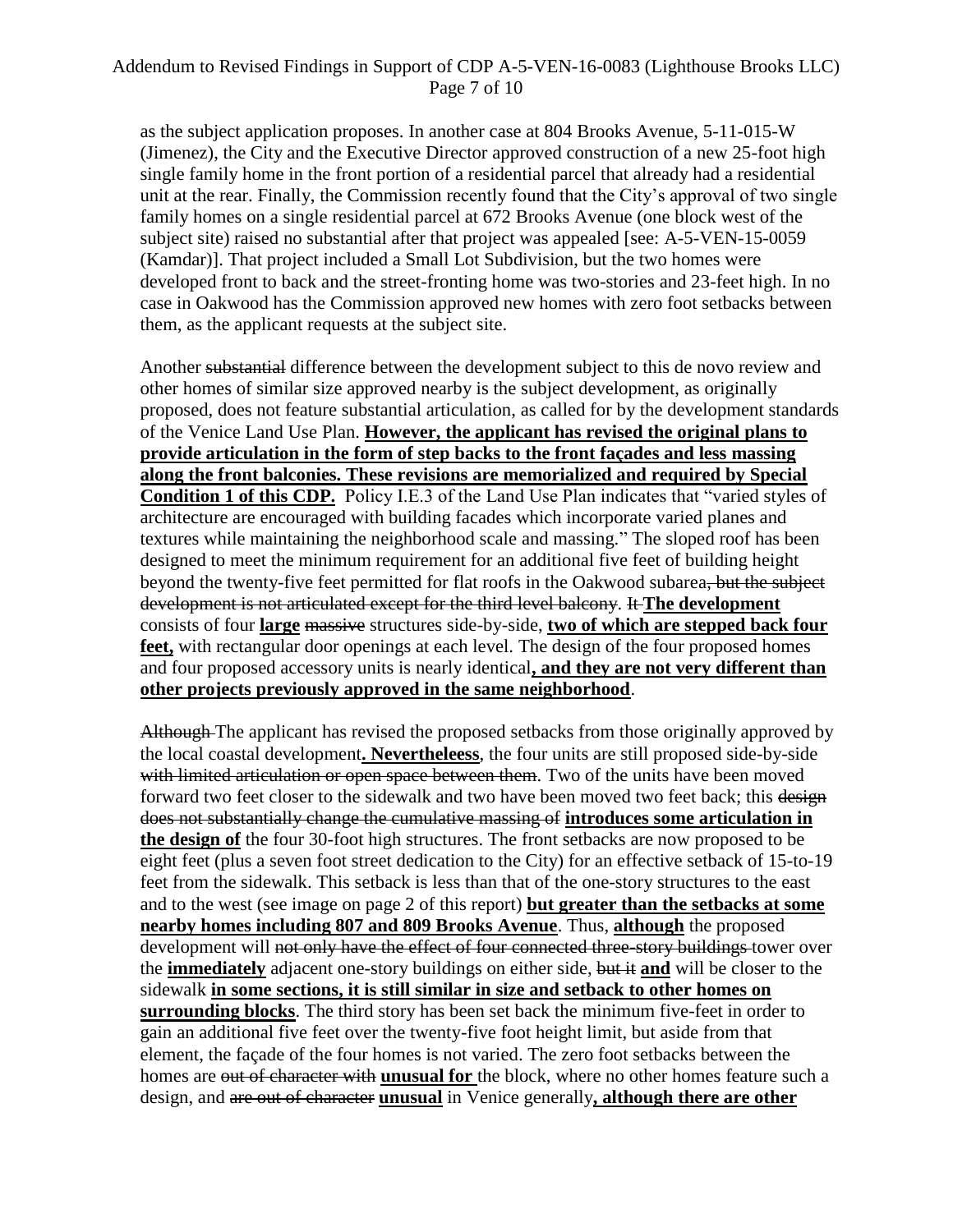**examples of small lot subdivisions with zero foot setbacks elsewhere in Venice**. Additionally, **although** the four structures at the rear alley form a similar wall when viewed cumulatively, .The **the** accessory structures at the rear are not as high or as massive as those at the front ,but t .**They** are**, however,** visible from Brooks Avenue and contribute to the substantial massing of the proposed project, which effectively includes eight structures on two existing residential parcels.

Analyzed cumulatively, the eight structures (four homes and four accessory units) are not consistent with Coastal Act Section 30251 because they will not be visually compatible with the character of surrounding areas. The project, **as conditioned, is** would not be consistent with Venice Land Use Plan Policy 1.E.2 because it would not **is** not substantially **visually**  distinct from **similar to other structures on Brooks Avenue and Lincoln Boulevard with** respect the scale, massing, and landscape of existing residential neighborhoods. **Although** T**the** scale and massing of the existing **immediately surrounding** block **tends to be smaller**, and the Oakwood neighborhood **includes predominantly**, is primarily one-story and twostory single family homes and one-story and two-story multi-unit structures. **However, about 10 percent of buildings on the same block as the proposed project include three stories. The project, as conditioned, is similar to other groups of single family homes in the area and is also consistent with the types of projects that the Commission has approved in the Venice area in the past. It is therefore compatible with the overall community character of this area.** Four massive three-story structures adjacent to a trifecta of one-story structures on either side and one-story structures across the street would not be consistent with Section 30251 or Policy 1.E.2 because such massing and scale would not be visually compatible with the character of the surrounding area.

The project is not **also** consistent with Coastal Act Section 30253 because it does not protect from **based on its consistency with** the character of the Venice community **as a whole**, which is a popular visitor destination point for recreational uses. Nor is the **The** development also complies consistent with Land Use General Policy 1.E.1 because it would not protect **detract from** the unique social and architectural diversity of Venice, which is identified as a Special Coastal Community. **While** the scope of the four homes, **taken as one unit**, would be more massive **larger** than any other development on **just** the subject block **on which it is located**, including approximately 10,000 square feet of living space and additional vehicle parking area **it is not larger than other small lot subdivisions and multi-parcel projects that have been approved in Venice**. Approval of this development would **not** set a precedent for out of scale development in **the neighborhood or in** Venice, **as each project is unique and must be considered in the context of its specific location and facts.** and additional development of this type (massive structures side-by-side with minimal articulation and lack of architectural diversity) would adversely affect the community character of Venice, which is a popular destination point specifically for its unique characteristics. This appeal raises specific local issues, but Venice is one of the most popular visitor destinations in the state, making its preservation as an eclectic community with a unique character a statewide issue. **With the modifications to the façade and the fencing and landscaping proposed by the applicant, this specific project will not adversely affect the community character of the special coastal community of Venice. It is similar to**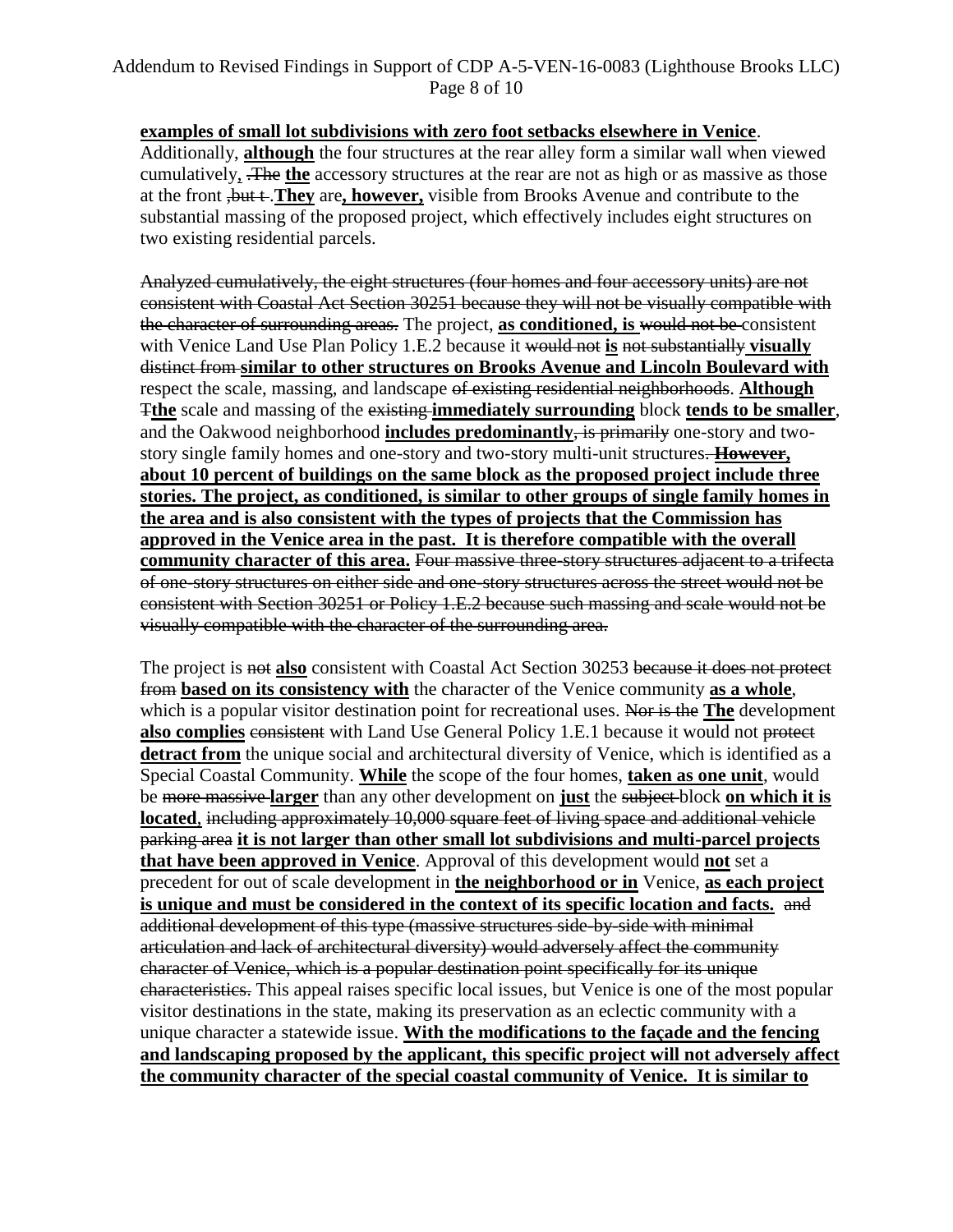### Addendum to Revised Findings in Support of CDP A-5-VEN-16-0083 (Lighthouse Brooks LLC) Page 9 of 10

#### **other projects approved by the City and the Commission in the surrounding neighborhood and is consistent with the overall community character in Venice.**

In conclusion, the Commission finds that, even as modified by the **special conditions requiring that** applicant to step back the two middle structures be stepped back and step up the two outer structures **stepped up to create more articulation**, and the removal of **to remove** exterior partition walls, the project is not consistent with the visual resources and community character policies of the Coastal Act. Venice community members provided the applicant with specific comments and additional suggestions on the project design as it related to community character during meetings on March 16, 2013 and April 6, 2013, which the applicant chose not to implement **partially implemented** in the final design. The Venice Neighborhood Council provided the applicant and the City with comments through its June 18, 2013 motion and written findings in opposition to the project as it was proposed, specifically indicating that the applicant was given the option to alter the design, which the applicant chose not to do **to partially do**. Following the two appeals of the City-approved project, Coastal Commission staff advised the applicant by phone and in writing that development of the project must cease until a valid coastal development permit is obtained. The applicant chose to continue building and making improvements to the structures without the benefit of a coastal development permit for nearly two months**; however the applicant did cease development before the structures were completely constructed and has proposed design modifications, required through the conditions of this permit, to ensure consistency with the visual resources, community character, and biological productivity policies of the Coastal Act**.

In meetings with the applicant and their representatives on October 11, 2016 and November 9, 2016, Coastal Commission staff advised the applicant that the development subject to this de novo review did not appear to be consistent with the Chapter 3 policies of the Coastal Act or with previous Commission-approved projects in the area, and requested that the applicant consider alternative designs, or at least acknowledge whether alternative designs were feasible given the modular design of the structures. The applicant indicated on November 15, 2016 that alternative designs, including the removal of the third story, the repositioning of multiple structures to provide greater setbacks and articulation, or the removal of one or more of the structures in their entirety, is economically infeasible because doing so would cost approximately \$1.2 million to deconstruct and reconstruct the homes, and an additional \$2.5 million of the applicant's investment could be lost if the homes were reduced in size. The applicant indicated that the modular nature of the homes made them simpler to install on-site, but once installed they cannot easily be deconstructed or repositioned without compromising the architectural design and structural stability of each home. In that response, the applicant suggested that **As conditioned, this permit requires** the design **of the project to be** could be further modified to reduce the height of **the** top floor privacy walls, utilize a more neutral color palate, change the shape of the doors on the middle units, and plant a California Sycamore tree in each front yard.

The Commission finds that**, although the permit as approved does** all of the applicant's most recent proposed changes are cosmetic in nature and would not reduce the size, mass, and scale of the development or make it architecturally compatible **it does make the**